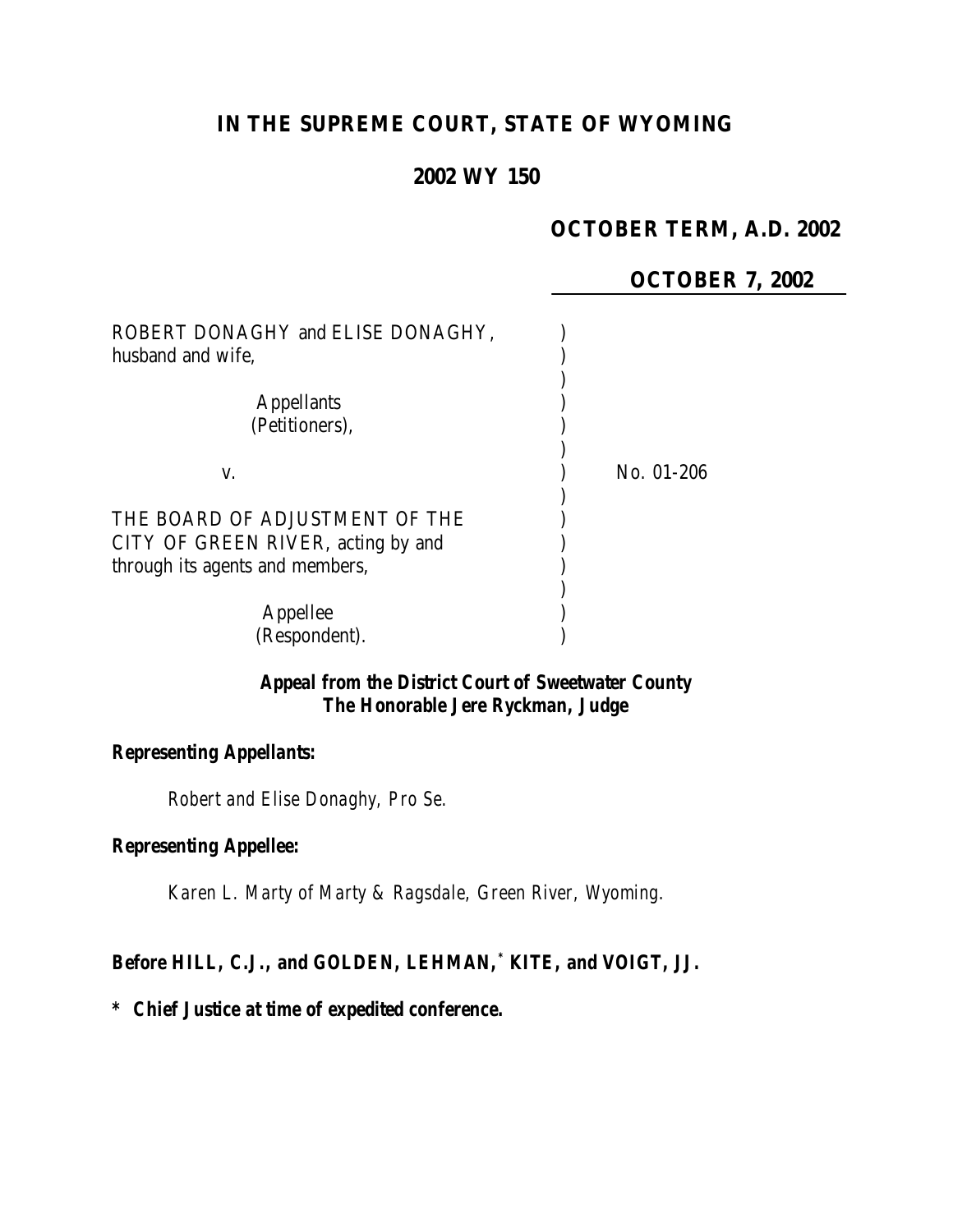#### **VOIGT, Justice.**

[¶1] This appeal arises from a dispute between Robert and Elise Donaghy (the Donaghys) and Jim and Helen Metziner (the Metziners) regarding the Metziners' attachment of fiberglass panels to the 2x4 rafters of their wooden patio structure, that structure having existed prior to the passage, in 1987, of Green River's zoning ordinance. The City of Green River ultimately issued a building permit authorizing the fiberglass panels' attachment. The Donaghys challenged the building permit's issuance before the Board of Adjustment of the City of Green River (the Board), arguing that the permit was issued improperly and that the attachment of fiberglass panels to the wooden patio structure violated Green River's zoning ordinance. The Board concluded that the building permit was properly issued and that the attachment of fiberglass panels did not change the basic wooden patio structure or alter it to a degree that it would violate the zoning ordinance. The Donaghys appealed this decision to the district court. The district court affirmed the Board's decision, and this appeal followed. We affirm.

#### **ISSUES**

[¶2] The Donaghys, as appellants, state the issues on appeal as follows:

A: Issuance of a building permit *after* the construction was complete. The grandfathered structure was *significantly altered* by the overlay of a solid, highly reflective and precipitation discharging fiberglass roof (an increase in non-co[n]formity and an increase in total amount of space in area).

B: The overlay of fiberglass panels resulted in a change of use which is prohibited by ordinance, and cannot be considered simply a repair.

C: The setback requirement is violated since the fiberglass is placed into the setback, and angled such that nearly all precipitation that accumulates on the fiberglass roof is propelled onto the Appellant's property.

D: The Green River Board of Adjustment did not consider Appellant's contention that the fiberglass cannot be assimilated into the environment.

(Emphasis in original.) The Board, as appellee, essentially responds to the issues raised by the Donaghys within the context of the applicable standard of review.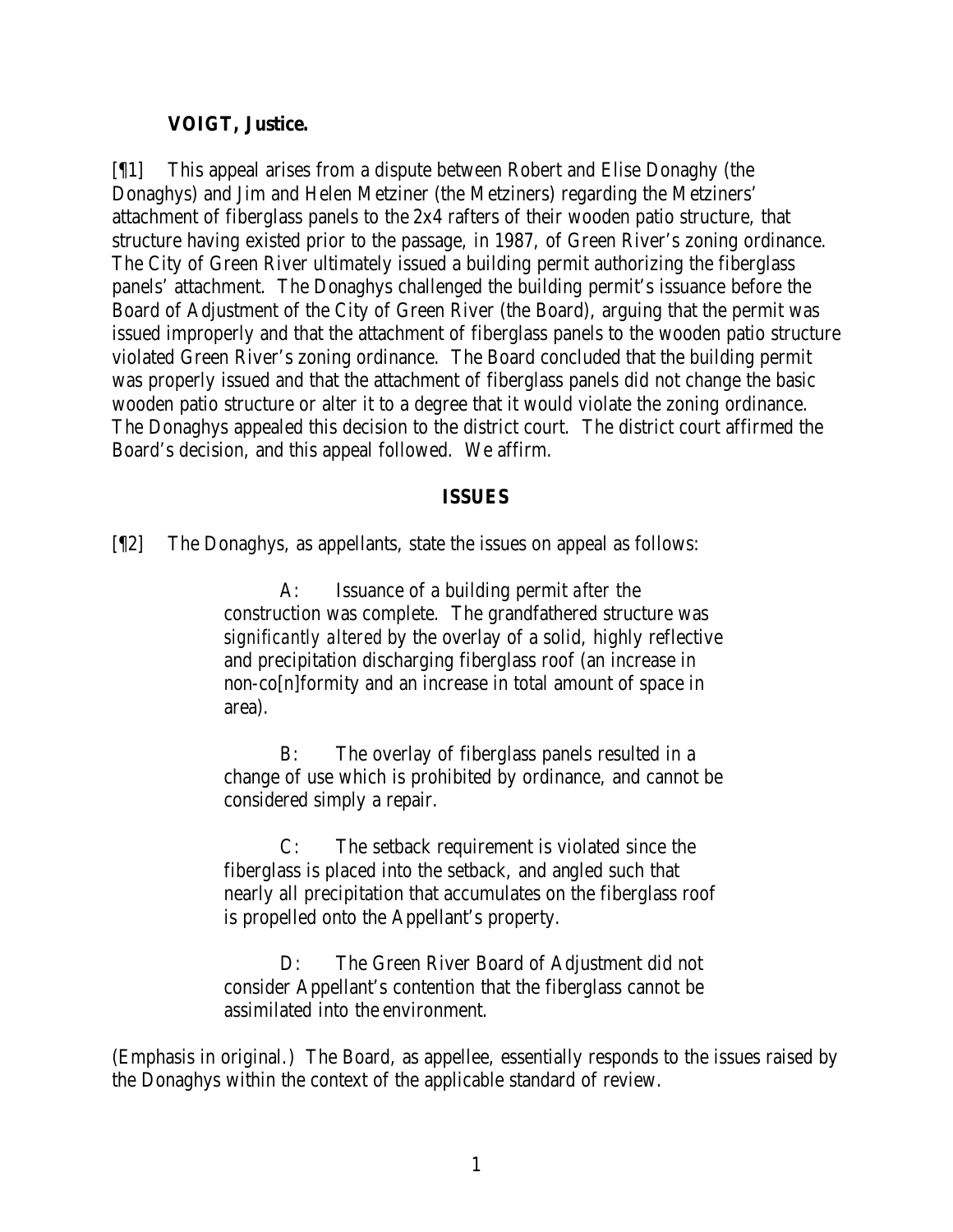### **FACTS**

[¶3] The Donaghys and the Metziners are neighbors on Sunset Street in Green River. In the 1960s, a predecessor to the Metziners constructed a wooden patio structure on what is now the Metziners' property, and a cement block privacy fence along the lot boundary between the properties now owned by the Metziners and the Donaghys. Based on the documentation and photographs contained in the record, the patio structure apparently consists of a wooden structure that supports a series of "closely spaced" wooden 2x4 "rafters," to use the Donaghys' terminology, which are angled vertically toward the cement block privacy fence and the Donaghys' property. A forty-one year resident of the neighborhood recalled that in the past (without further qualification as to the relevant time period), a light canopy had periodically been used to cover the wooden patio structure (he imagined that the canopy was tacked to the structure, presumably to the series of 2x4 rafters), and had been informed that a roll-up awning had similarly been utilized. In August 1999, the Metziners attached fiberglass panels to the wooden patio structure's 2x4 rafters.

[¶4] In December 1999, the Donaghys filed a Citizen Action Request with the City of Green River, complaining that the Metziners violated the city's zoning ordinance by attaching the fiberglass panels to the wooden patio structure's 2x4 rafters and that the Metziners also subjected the Donaghys to "lawn sprinkler damages" and "floodlight harassment." Pursuant to this request, the city building inspector investigated the alleged zoning ordinance infractions and indicated by letter that the attachment of fiberglass panels did "not increase the area of the shed," nor did it "increase the amount of non-conformity with respect to setbacks or height limitations." Subsequently, apparently at the city's suggestion, Helen Metziner submitted a building permit application dated January 31, 2000, stating that the fiberglass panels had been installed "on an existing patio cover to replace canvas awning that had dis[i]ntegrated" and that "I did not know I needed a permit." The City of Green River issued a building permit to the Metziners on February 2, 2000 authorizing them to "put fiberglass roofing on existing shed."

[¶5] The Donaghys challenged the issuance of the building permit before the Board. Following a hearing on April 6, 2000, during which documents, arguments, and sworn comments were received on behalf of both parties, the Board found that the building permit was properly issued and that the Zoning Ordinance of Green River, Wyoming, Appendix B, § 9.5(B) and (C)(2) (1987) (Zoning Ordinance) permitted the attachment of the fiberglass panels to the wooden patio structure's existing 2x4 rafters because it did not change the basic wooden patio structure or alter it to a degree that it would violate the zoning ordinance. The Donaghys appealed this ruling to the district court, which affirmed the Board, and this appeal followed.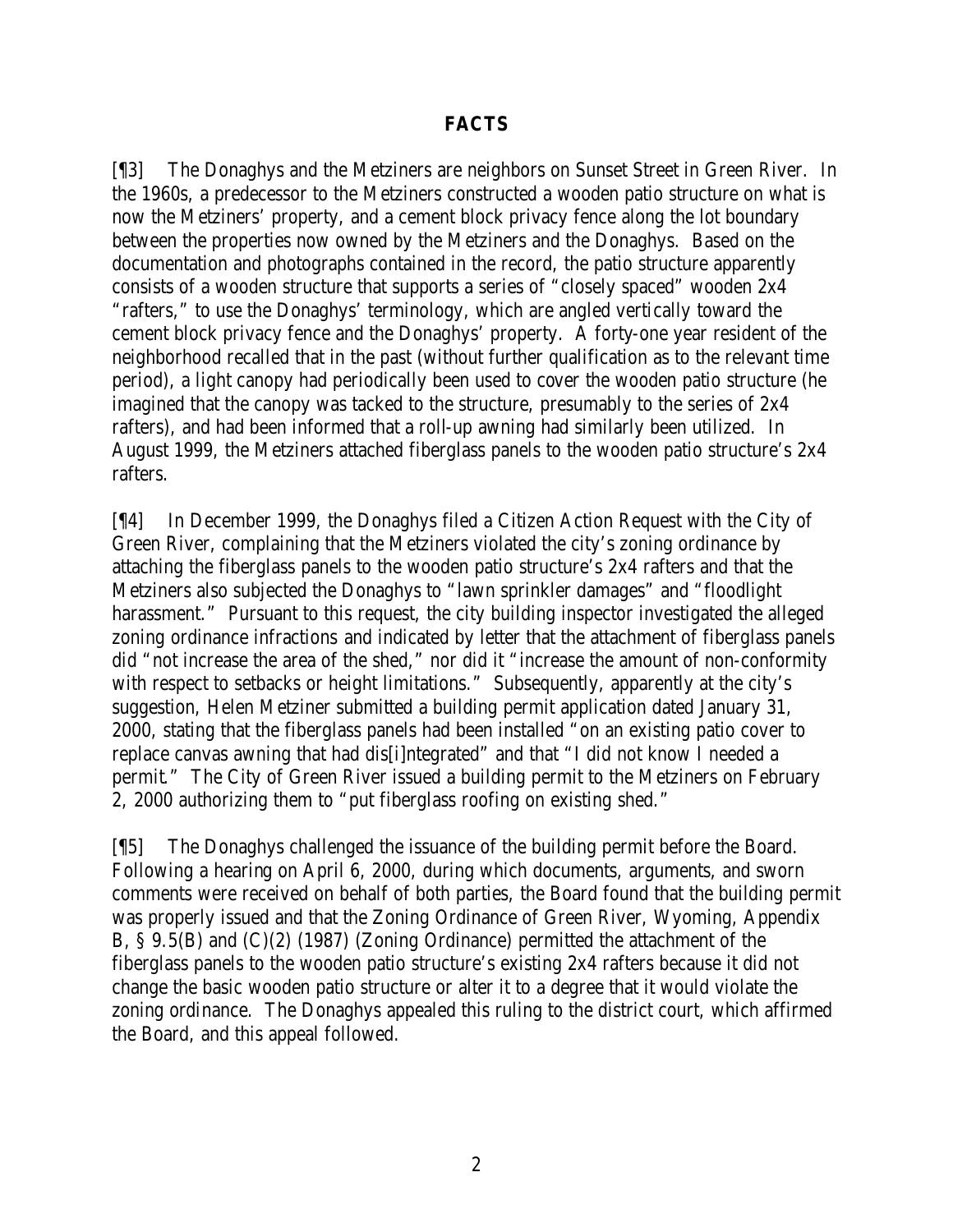#### **STANDARD OF REVIEW**

[¶6] We accord no special deference to the district court's decision and will consider the case as if it came directly from the agency. *In re Jensen*, 2001 WY 51, ¶ 9, 24 P.3d 1133, 1136 (Wyo. 2001). Our review is limited to a determination of the factors specified in Wyo. Stat. Ann. § 16-3-114(c) (LexisNexis 2001). The reviewing court shall:

> Hold unlawful and set aside agency action, findings and conclusions found to be:

> > (A) Arbitrary, capricious, an abuse of discretion or otherwise not in accordance with law;

> > > \* \* \*

(E) Unsupported by substantial evidence in a case reviewed on the record of an agency hearing provided by statute.

Wyo. Stat. Ann. § 16-3-114(c)(ii)(A) and  $(E)$ .

We recently held that the substantial evidence test is the appropriate standard of review in appeals from Wyoming Administrative Procedures Act contested case proceedings when factual findings are involved and both parties submit evidence. *Newman v. Wyoming Workers' Safety and Compensation Division*, 2002 WY 91, ¶ 22 (Wyo.2002). We further held, that when only the party with the burden of proof submits evidence in the contested case proceeding and that party does not ultimately prevail, the arbitrary or capricious standard governs the judicial review of that agency decision. *Id.* Even if the factual findings are found to be supported by substantial evidence, the ultimate agency decision may be found to be arbitrary or capricious for other reasons. *Id.* at ¶ 23. We do not examine the record only to determine if there is substantial evidence to support the board's decision, but we must also examine the conflicting evidence to determine if the hearing examiner could have reasonably made its finding and order upon all of the evidence before it. *Id.* at ¶ 24, ¶ 25. [When both parties present] cases-in-chief, we apply the substantial evidence standard. We afford respect and deference to a hearing examiner's [in this case, the Board's] findings of fact if they are supported by substantial evidence.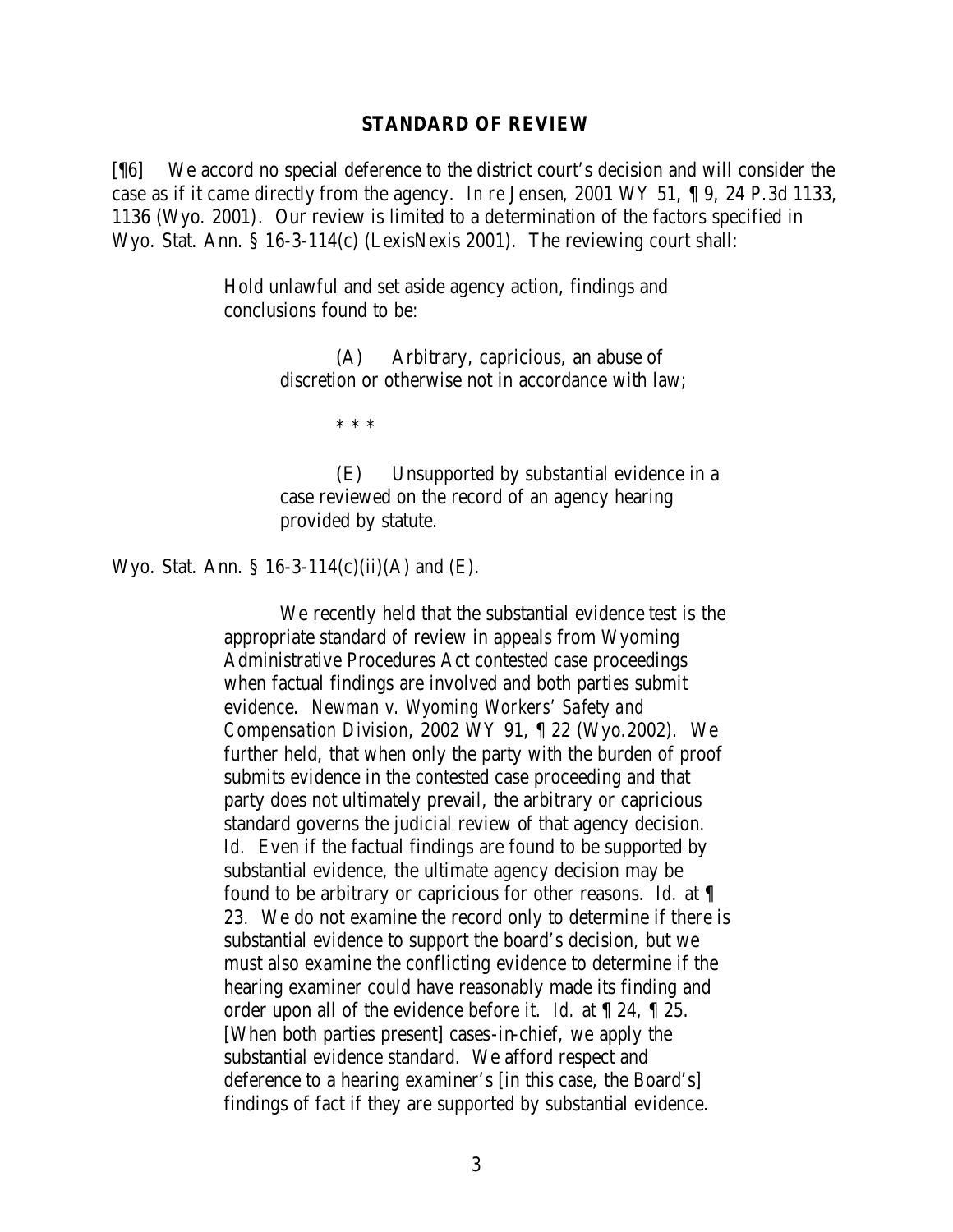*Haagensen v. State ex rel. Workers' Compensation Div.*, 949 P.2d 865, 867 (Wyo.1997). Our task is to examine the entire record to determine whether substantial evidence supported the hearing examiner's findings. [*State ex rel. Wyoming Workers' Compensation Div. v.] Waggener*, 946 P.2d [808] at 814 [(Wyo.1997)]. We will not substitute our judgment for that of the hearing examiner when substantial evidence supports his decision. *Id.* Substantial evidence is relevant evidence which a reasonable mind might accept in support of the agency's conclusions. *Id.* A hearing examiner's conclusions of law are afforded no special deference and will be affirmed only if truly in accord with law. *State ex rel. Wyoming Workers' Compensation Div. v. Barker*, 978 P.2d 1156, 1159 (Wyo.1999).

*Kuntz-Dexter v. State ex rel. Wyoming Workers' Safety and Compensation Div.*, 2002 WY 101, ¶ 10, 49 P.3d 190, 192-93 (Wyo. 2002).

#### **DISCUSSION**

[¶7] In order to establish a context for resolving the issues raised by the Donaghys, we note that it is undisputed that the Metziners' wooden patio structure existed prior to the passage, in 1987, of Green River's zoning ordinance. The Donaghys and the Board have analyzed the issues in this matter beginning with the premise that the Metziners' wooden patio structure is "nonconforming" in "use" and/or "structure." We will follow their lead for purposes of this case.<sup>1</sup> Zoning Ordinance  $\S 9.5$  addresses non-conforming uses:

#### **Section 9.5. Non-conforming Uses.**

Any use or structure in existence in the city on the effective date of this ordinance that complied with all previously applicable legal and safety requirements is deemed to be legally non-conforming. A non-conforming use occurs when any property is used for a purpose or in a manner that does not conform to the use regulations, as described in the table of uses, Section 9.2, for the zoning district in which it is located. A non-conforming structure is a structure that does not conform to the height and bulk requirements for the zoning district in which it is located. Such legally existing nonconforming uses and structures are not subject to the

<sup>1</sup> *See Snake River Brewing Co., Inc. v. Town of Jackson*, 2002 WY 11, ¶ 26 n.7, 39 P.3d 397, 407 n.7 (Wyo. 2002).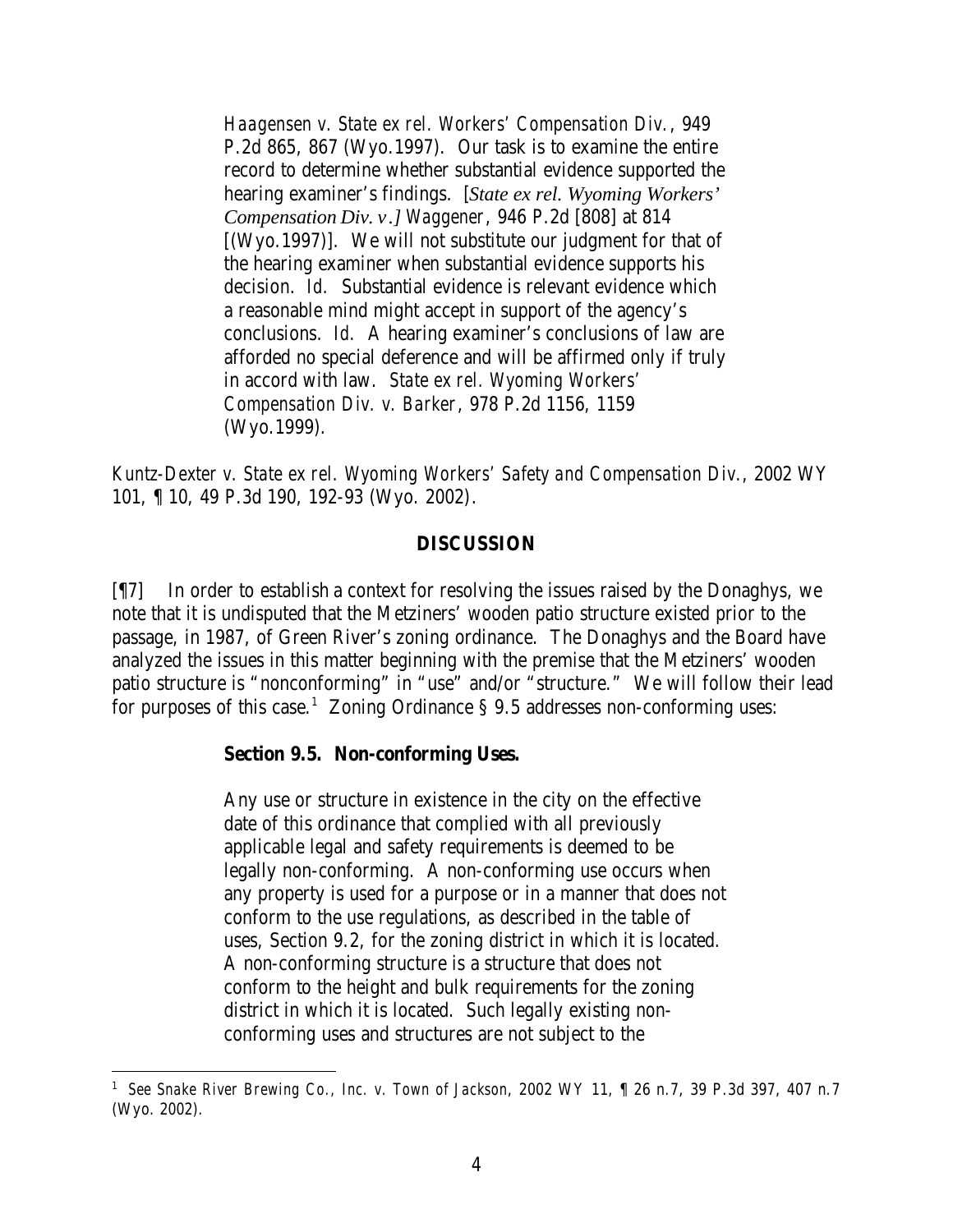provisions of this chapter, yet any changes to such use or structure shall meet the following requirements:

- (A) *No Area Enlargement:* A non-conforming use may be continued on the same land area and within the same floor area as that which existed on the date when the use first became non-conforming. The area occupied by a non-conforming use within an existing structure or tract of land may not be enlarged or extended.
- (B) *Structural Alteration:* Except as provided herein, no person or persons may engage in any activity that causes an increase in the extent of non-conformity of a non-conforming structure. In particular, physical alteration of a non-conforming structure is unlawful if such activity results in:
	- (1) An increase in the total amount of space devoted to a conforming use; or
	- (2) Greater non-conformity with respect to dimensional restrictions such as setback requirements or height limitations.
- (C) *Termination:*
	- (1) If active and continuous operation of a nonconforming use is discontinued for a period of eighteen (18) consecutive months, the structure or tract of land shall subsequently be used only for a conforming use.
	- (2) The right to operate and maintain a nonconforming primary structure shall not terminate if the structure is damaged or destroyed in any manner. Repair or replacement of such damaged or destroyed structures shall be permitted, providing that the repair or replacement will comply with Section 9.5(B) of this ordinance. Any non-conforming structure may be repaired or upgraded, so long as the extent of nonconformity is not increased.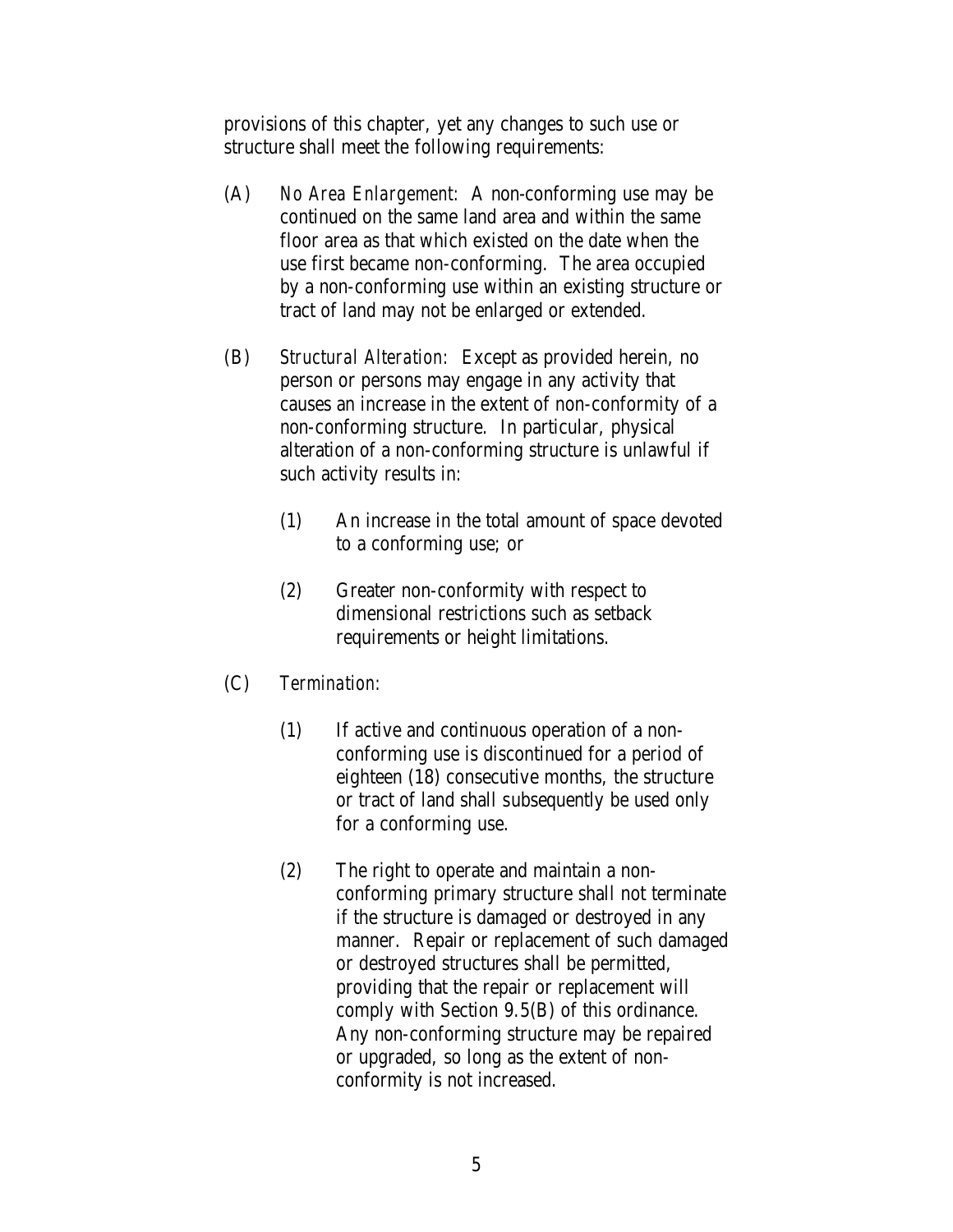(Emphasis in original.) In addition, the Zoning Ordinance defines "use" as the "purpose for which land or a building is designed, arranged or intended, or for which land or a building is or may be occupied" and "non-conforming use" as one "which lawfully occupied a building or which was a lawfully permitted use on a zone lot at the time this ordinance, or amendments thereto, became effective that does not conform to the use regulations of the district in which it is located." Zoning Ordinance § 1.7(B)(89), (122). A "structure" is anything "constructed or erected with a fixed location on the ground" and a "non-conforming structure" is one "existing on the effective date of this ordinance, or amendments thereto, that does not conform to the provisions of this ordinance nor to the use regulations of the district in which it is located." *Id.* at § 1.7(B)(88), (120).

[¶8] The Donaghys first argue that it is apparent from the wooden patio structure's construction that the structure was not intended to support a roof, but was designed to be an "open air patio covering." They cite to a photograph of the patio structure, noting that the structure's 2x4 rafters are "closely spaced," and from this photograph, conclude that the wooden patio structure was designed to be an "unobtrusive, we ather resistant, open air patio covering, permitting the free escape of cooking smoke, and the free entrance of diffuse sunlight." The addition of fiberglass panels to the patio structure, according to the Donaghys, therefore increased the non-conforming "use" of the structure in violation of Zoning Ordinance § 9.5(B). They argue that the fiberglass panels functionally changed the use of the structure because the structure now discharges precipitation onto the Donaghys' property and reflects light from the Metziners' security floodlights, which light interferes with Mrs. Donaghy's amateur astronomy. The wooden patio structure's "new" use, then, is "to reflect light and discharge precipitation" and the Metziners "knowingly overlayed a solid reflective (of light) and discharging (of precipitation) fiberglass roof upon an open air grandfathered structure converting it into a private nuisance . . .."

[¶9] Despite this functional analysis, the Board received other evidence which it could reasonably accept in concluding that the attachment of fiberglass panels to the wooden patio structure's existing 2x4 rafters did not change the purpose for which the structure was designed, arranged, intended, or might be occupied, or otherwise increased the extent of any non-conformity in relation to the structure's past use. It is undisputed that the Metziners did not alter the wooden structure underlying the fiberglass panels, and upon examination, the building inspector concluded that the attachment of fiberglass panels did not increase the structure's area. Further, the wooden structure included a series of 2x4 rafters, and the Metziners attached the fiberglass panels to these rafters to replace a canvas awning that had disintegrated. A light canopy (likely "tacked" to the structure's rafters), as well as a roll-up awning, had similarly been used in the past to periodically cover the structure. Indeed, pursuant to the terms of this particular zoning ordinance, the Metziners could conceivably have reattached a canvas, or similar, covering indefinitely for the same use, which the Donaghys do not dispute. *See, e.g.*, *Horwitz v. Dearborn Tp.*, 332 Mich. 623, 52 N.W.2d 235, 236-37 (1952).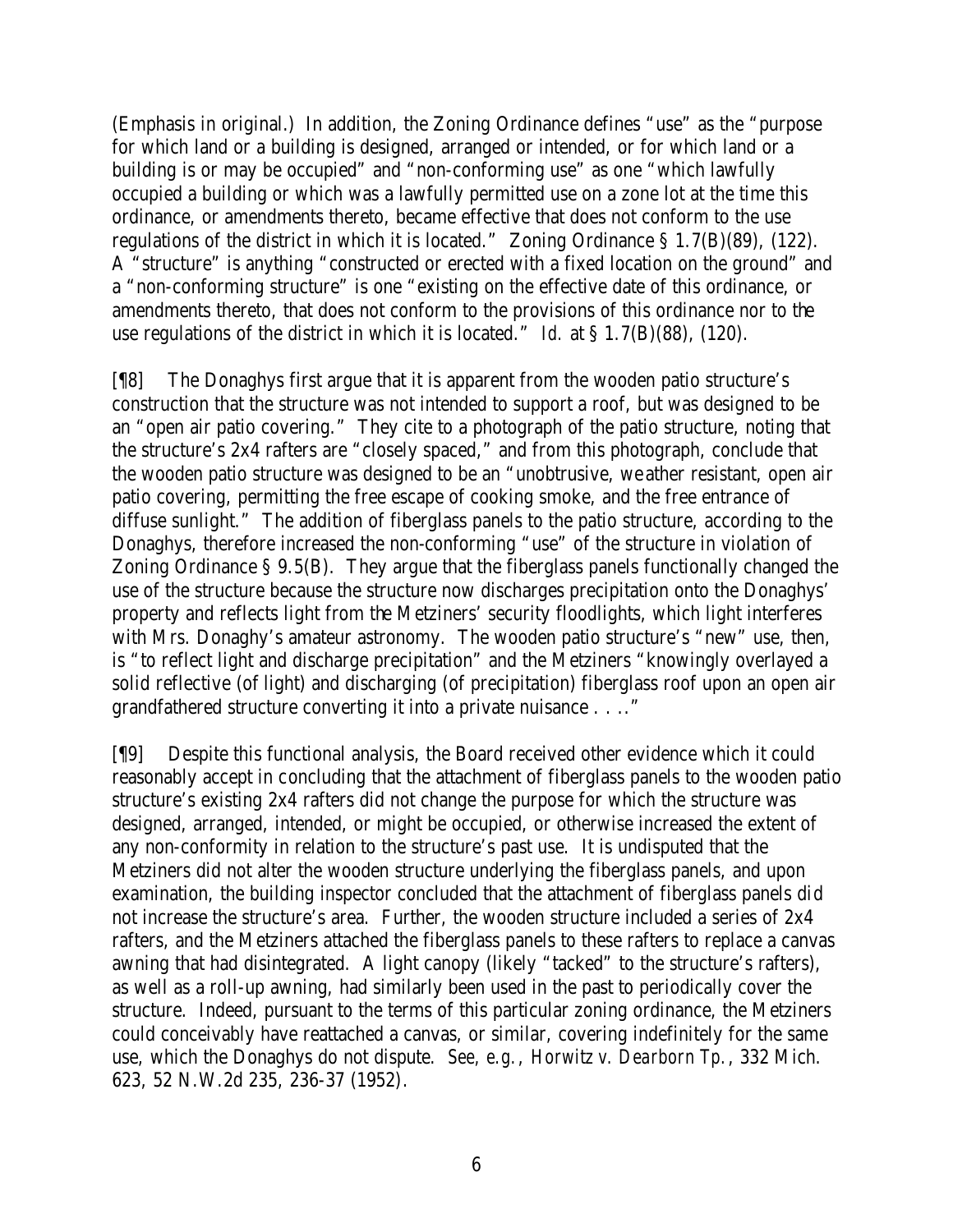[¶10] Based on this evidence, the Board could properly conclude that the Metziners' attachment of fiberglass panels to the structure's existing 2x4 rafters merely constituted an "upgrade" in material consistent with the wooden patio structure's past use, as opposed to a change or expansion in its use. Zoning Ordinance § 9.5(B) and (C)(2), which the Board cited in conjunction with its findings, would seem to permit such a circumstance. Accordingly, given the applicable standard of review, we must defer to the Board's findings in this respect.

[¶11] Based on their assertion that the wooden patio structure's "new" use is to "reflect light and discharge precipitation," the Donaghys further argue that Zoning Ordinance § 9.5(C)(1) was violated because a covering over the structure's 2x4 rafters was absent for more than eighteen consecutive months. Zoning Ordinance  $\S 9.5(C)(1)$  states:

> If active and continuous operation of a non-conforming use is discontinued for a period of eighteen (18) consecutive months, the structure or tract of land shall subsequently be used only for a conforming use.

This argument was not presented to either the Board or the district court nor does the argument appear to be jurisdictional or fundamental in nature. We "strongly adhere to the rule forbidding us to 'consider for the first time on appeal issues that were neither raised in, nor argued to, the trial court,' except for those issues which are jurisdictional or are fundamental in nature." *Bredthauer v. TSP*, 864 P.2d 442, 446 (Wyo. 1993) (*quoting Oatts v. Jorgenson*, 821 P.2d 108, 111 (Wyo. 1991)).

[¶12] The Donaghys next assert that the attachment of fiberglass panels to the wooden patio structure violates the setback requirements found in Zoning Ordinance §§ 2.3(8), (10) and 9.5(B) because the panels increase the structure's non-conformity in that regard. Zoning Ordinance § 2.3 establishes minimum setback requirements for principal buildings and uses, as well as accessory uses, while section 9.5(B) states:

> *Structural Alteration:* Except as provided herein, no person or persons may engage in any activity that causes an increase in the extent of non-conformity of a non-conforming structure. In particular, physical alteration of a non-conforming structure is unlawful if such activity results in:

\* \* \*

(2) Greater non-conformity with respect to dimensional restrictions such as setback requirements or height limitations.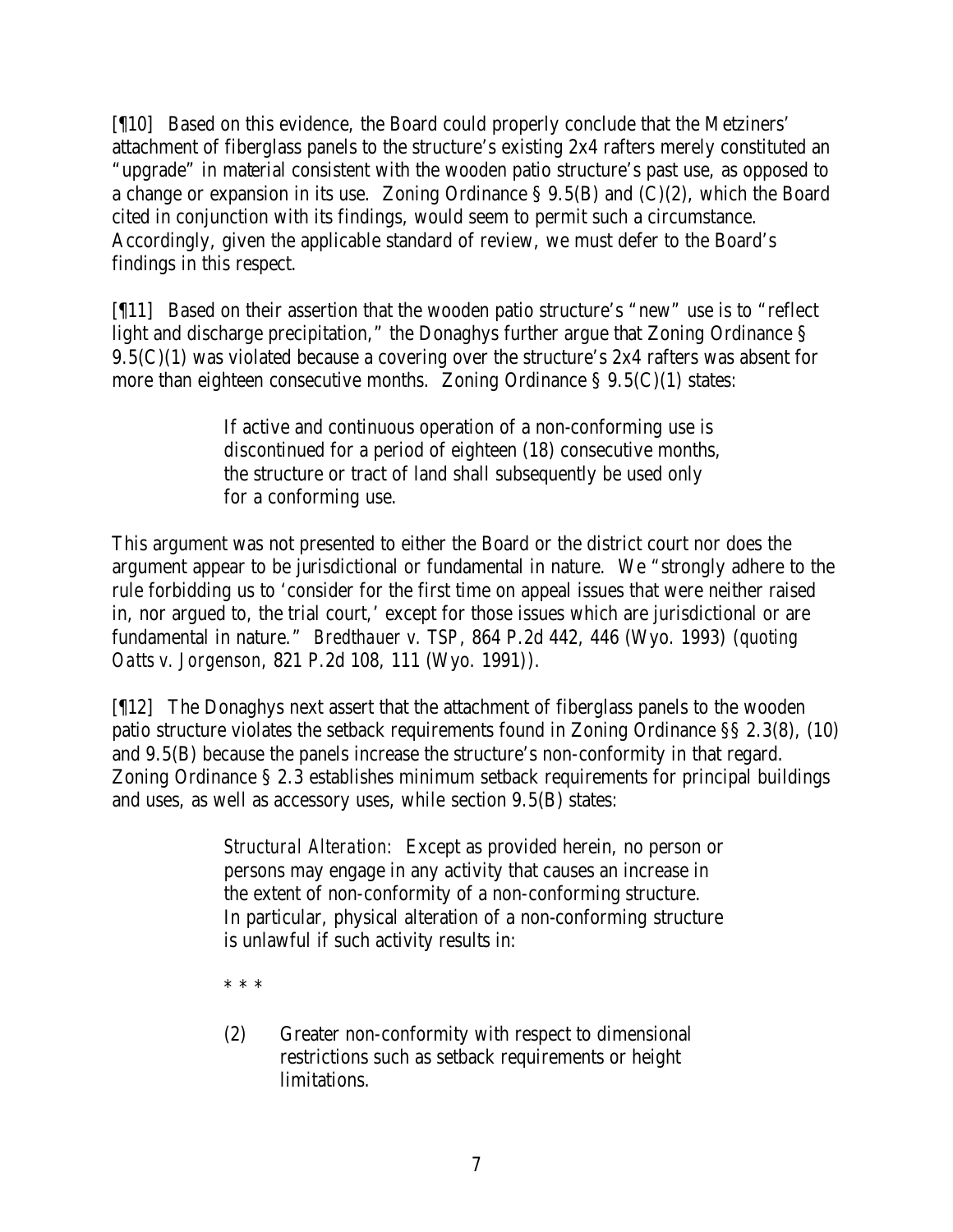In advancing this argument, the Donaghys have not directed us to any evidence contained in the record indicating that the attachment of fiberglass panels resulted in a *greater* nonconformity as to the ordinance's setback requirements. The Board had before it the building inspector's finding that "the addition of a fiberglass roof would not increase the amount of non-conformity with respect to setbacks or height limitations." It is undisputed that the underlying wooden patio structure existed prior to the ordinance's passage and that the Metziners did not alter the underlying wooden patio structure in attaching the fiberglass panels. It is not apparent from the photographs contained in the record that the fiberglass panels meaningfully exceed the dimensions of the underlying wooden patio structure, and the Donaghys do not make such an allegation. It follows that if the underlying structure violated the ordinance's setback requirements, that structure's non-conformity was "grandfathered" because it existed prior to the ordinance's passage, and that, absent some alteration to the underlying structure, attaching fiberglass panels to the structure's 2x4 rafters did not increase any existing setback non-conformity.

[¶13] The Donaghys also contend that attaching the fiberglass panels, a solid surface, to the wooden patio structure essentially doubled the land area covered by the structure, and significantly increased the structure's total surface area, because prior to the addition of a solid surface, only empty space existed between the structure's 2x4 rafters. Zoning Ordinance § 9.5(A), the only ordinance section cited by the Donaghys in advancing this argument, provides as follows:

> *No Area Enlargement:* A non-conforming use may be continued on the same land area and within the same floor area as that which existed on the date when the use first became non-conforming. The area occupied by a non-conforming use within an existing structure or tract of land may not be enlarged or extended.

This argument is misplaced. It is undisputed that the Metziners did not alter the underlying wooden patio structure, and the Board had before it the building inspector's finding that the attachment of fiberglass panels did "not increase the area of the" structure, $2$  as well as evidence regarding the past use of materials to cover the structure. Accordingly, substantial evidence supports the conclusion that the land and floor area, as well as the area occupied by the "use" of the structure, remained unchanged.

[¶14] The Donaghys next argue, citing Zoning Ordinance § "2.1#4 and #5" and referring to these numbered sections as "Residential District Regulations," that the Board erred by failing to consider factors such as certain "negative impacts" to the Donaghys' property, drainage requirements, "general appropriateness" in location and site design, and whether

 <sup>2</sup> The Donaghys' attorney also acknowledged at the hearing that the Metziners did not alter the wooden patio structure's square footage in attaching the fiberglass panels.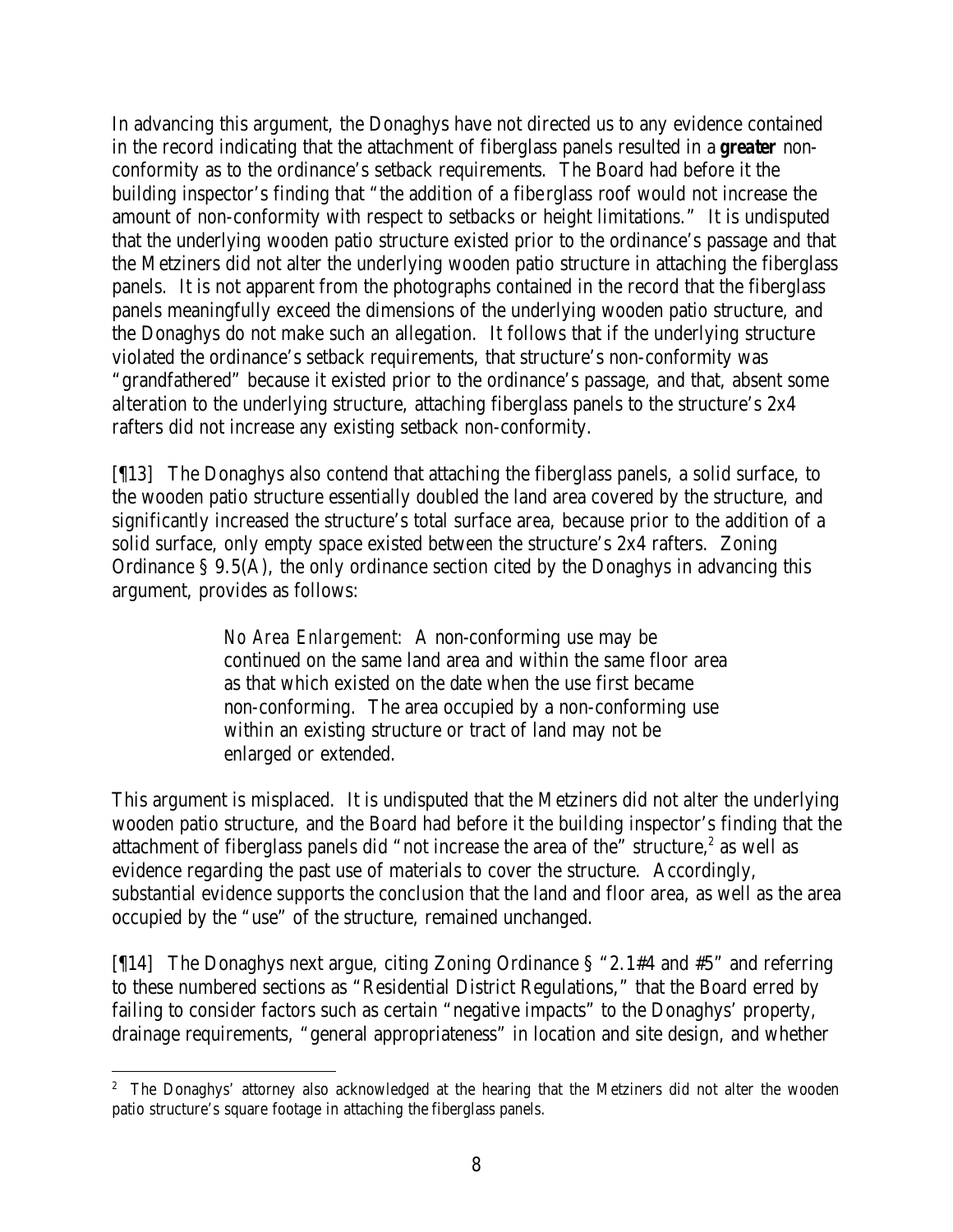fiberglass could be "assimilated into the environment." Zoning Ordinance § 2.1 is found in "Chapter 2. Residential District Regulations." That particular section does not contain subsections enumerated as "4" or "5." However, Zoning Ordinance § 2.1(B)(2)(d) does contain subsections enumerated as "4" and "5," as well as language consistent with that utilized by the Donaghys in advancing this argument. Specifically, Zoning Ordinance §  $2.1(B)(2)(d)$  provides as follows:

(B) *Criteria for Zone Establishment:*

\* \* \*

(2) *Mobile Home Zone Establishment Criteria:*

\* \* \*

(d) In addition, a mobile home subdivision shall:

\* \* \*

- 4. Minimize any negative impacts on surrounding neighbors or neighborhoods.
- 5. Meet all applicable residential criteria concerning utilities, drainage, street and parking design and construction, landscaping and general appropriateness and quality in terms of location and site design.

(Emphasis in original.) The Donaghys have not directed us to any evidence contained in the record indicating that the Metziners' wooden patio structure is located in a "mobile home subdivision." Therefore, this particular zoning ordinance section appears to be inapplicable to the circumstances of the instant case.

[¶15] Finally, the Donaghys assert that the Board erred in concluding that the building permit was properly issued because the permit was issued over five months after the Metziners attached the fiberglass panels to their wooden patio structure. However, based on the Board's findings, and the particular circumstances of this case, it does not appear that the Metziners were necessarily required to obtain such a permit. Zoning Ordinance § 1.6(C)(7) provides as follows: